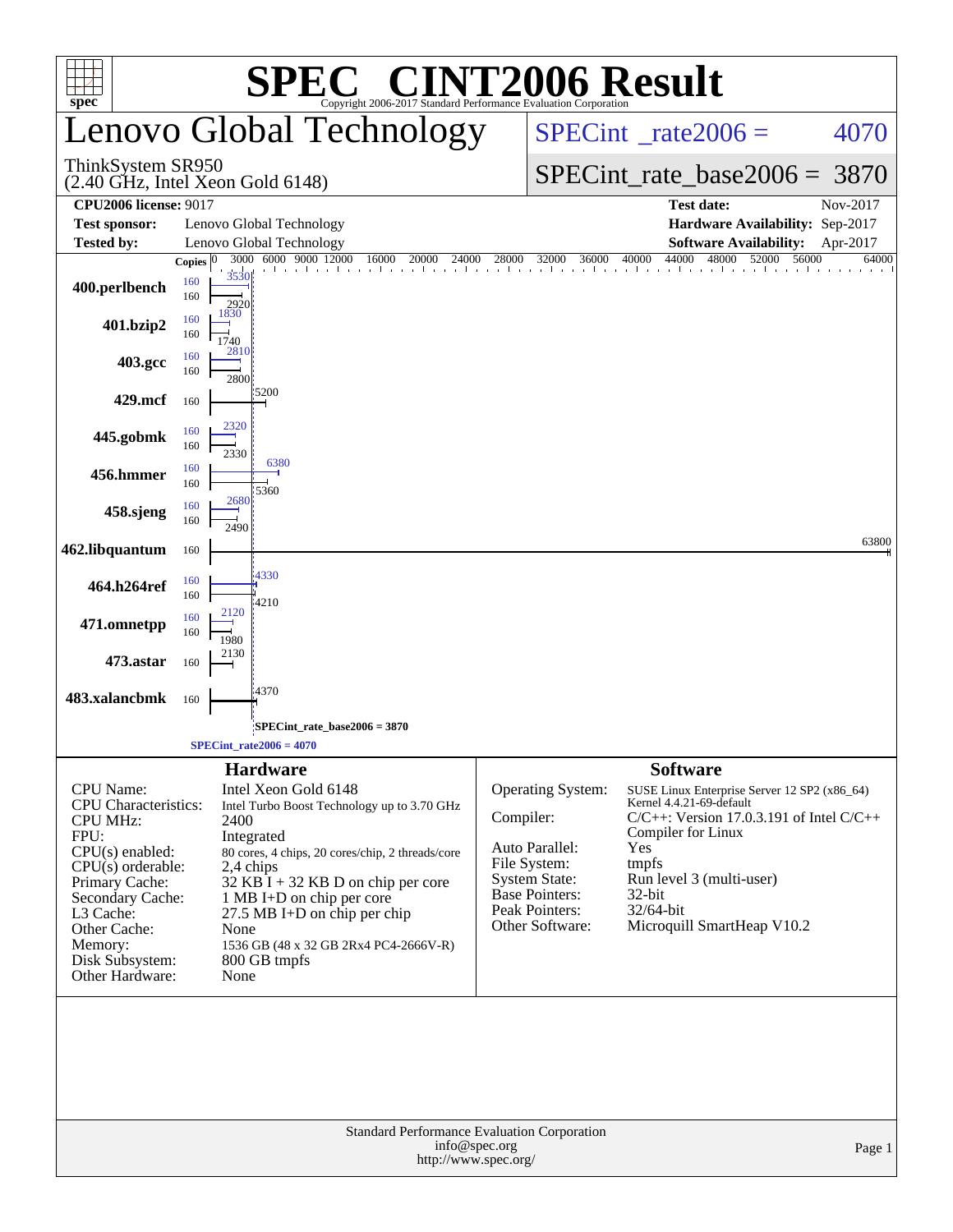

### enovo Global Technology

#### ThinkSystem SR950

(2.40 GHz, Intel Xeon Gold 6148)

SPECint rate $2006 = 4070$ 

#### [SPECint\\_rate\\_base2006 =](http://www.spec.org/auto/cpu2006/Docs/result-fields.html#SPECintratebase2006) 3870

**[Test sponsor:](http://www.spec.org/auto/cpu2006/Docs/result-fields.html#Testsponsor)** Lenovo Global Technology **[Hardware Availability:](http://www.spec.org/auto/cpu2006/Docs/result-fields.html#HardwareAvailability)** Sep-2017

**[CPU2006 license:](http://www.spec.org/auto/cpu2006/Docs/result-fields.html#CPU2006license)** 9017 **[Test date:](http://www.spec.org/auto/cpu2006/Docs/result-fields.html#Testdate)** Nov-2017 **[Tested by:](http://www.spec.org/auto/cpu2006/Docs/result-fields.html#Testedby)** Lenovo Global Technology **[Software Availability:](http://www.spec.org/auto/cpu2006/Docs/result-fields.html#SoftwareAvailability)** Apr-2017

#### **[Results Table](http://www.spec.org/auto/cpu2006/Docs/result-fields.html#ResultsTable)**

|                                                                                                                                               | <b>Base</b>   |                |       |                |       |                |       | <b>Peak</b>   |                |              |                |              |                |              |
|-----------------------------------------------------------------------------------------------------------------------------------------------|---------------|----------------|-------|----------------|-------|----------------|-------|---------------|----------------|--------------|----------------|--------------|----------------|--------------|
| <b>Benchmark</b>                                                                                                                              | <b>Copies</b> | <b>Seconds</b> | Ratio | <b>Seconds</b> | Ratio | <b>Seconds</b> | Ratio | <b>Copies</b> | <b>Seconds</b> | <b>Ratio</b> | <b>Seconds</b> | <b>Ratio</b> | <b>Seconds</b> | <b>Ratio</b> |
| 400.perlbench                                                                                                                                 | 160           | 534            | 2930  | 535            | 2920  | 536            | 2920  | 160           | 443            | 3530         | 442            | 3540         | 443            | 3530         |
| 401.bzip2                                                                                                                                     | 160           | 886            | 1740  | 885            | 1740  | 886            | 1740  | 160           | 843            | 1830         | 845            | 1830         | 843            | 1830         |
| $403.\text{gcc}$                                                                                                                              | 160           | 461            | 2800  | 461            | 2800  | 461            | 2800  | 160           | 459            | 2810         | 459            | 2810         | 458            | 2810         |
| $429$ .mcf                                                                                                                                    | 160           | 281            | 5200  | 281            | 5200  | 281            | 5200  | 160           | 281            | 5200         | 281            | 5200         | 281            | 5200         |
| $445$ .gobmk                                                                                                                                  | 160           | 720            | 2330  | 721            | 2330  | 721            | 2330  | 160           | 724            | 2320         | 725            | 2310         | 724            | 2320         |
| 456.hmmer                                                                                                                                     | 160           | 279            | 5360  | 278            | 5380  | 279            | 5350  | 160           | 236            | 6330         | 234            | 6390         | 234            | 6380         |
| $458$ .sjeng                                                                                                                                  | 160           | 778            | 2490  | 778            | 2490  | 778            | 2490  | 160           | 724            | 2680         | 723            | 2680         | 723            | 2680         |
| 462.libquantum                                                                                                                                | 160           | 52.2           | 63500 | 52.0           | 63800 | 52.0           | 63800 | 160           | 52.2           | 63500        | 52.0           | 63800        | 52.0           | 63800        |
| 464.h264ref                                                                                                                                   | 160           | 853            | 4150  | 842            | 4210  | 841            | 4210  | 160           | 826            | 4290         | 818            | 4330         | 817            | 4330         |
| 471.omnetpp                                                                                                                                   | 160           | 506            | 1980  | 505            | 1980  | 507            | 1970  | 160           | 472            | 2120         | 472            | 2120         | 471            | 2120         |
| $473$ . astar                                                                                                                                 | 160           | 527            | 2130  | 527            | 2130  | 528            | 2130  | 160           | 527            | 2130         | 527            | 2130         | 528            | 2130         |
| 483.xalancbmk                                                                                                                                 | 160           | 253            | 4370  | 252            | 4370  | 253            | 4370  | 160           | 253            | 4370         | 252            | 4370         | 253            | 4370         |
| Desertes superinted that<br>المحمول بالمستحدث والمستلف الملائم والمتعارض المتعارض والمستحدث<br>Deld and called to change in discrete a modium |               |                |       |                |       |                |       |               |                |              |                |              |                |              |

Results appear in the [order in which they were run.](http://www.spec.org/auto/cpu2006/Docs/result-fields.html#RunOrder) Bold underlined text [indicates a median measurement.](http://www.spec.org/auto/cpu2006/Docs/result-fields.html#Median)

#### **[Submit Notes](http://www.spec.org/auto/cpu2006/Docs/result-fields.html#SubmitNotes)**

 The numactl mechanism was used to bind copies to processors. The config file option 'submit' was used to generate numactl commands to bind each copy to a specific processor. For details, please see the config file.

#### **[Operating System Notes](http://www.spec.org/auto/cpu2006/Docs/result-fields.html#OperatingSystemNotes)**

 Stack size set to unlimited using "ulimit -s unlimited" Tmpfs filesystem can be set with: mount -t tmpfs -o size=800g tmpfs /home Process tuning setting:<br>echo 50000 > /proc echo 50000 > /proc/sys/kernel/sched\_cfs\_bandwidth\_slice\_us echo 240000000 > /proc/sys/kernel/sched\_latency\_ns echo 5000000 > /proc/sys/kernel/sched\_migration\_cost\_ns echo 100000000 > /proc/sys/kernel/sched\_min\_granularity\_ns echo 150000000 > /proc/sys/kernel/sched\_wakeup\_granularity\_ns

#### **[Platform Notes](http://www.spec.org/auto/cpu2006/Docs/result-fields.html#PlatformNotes)**

BIOS configuration: Choose Operating Mode set to Maximum Performance SNC set to Enable DCU Streamer Prefetcher set to Disable Stale AtoS set to Enable LLC dead line alloc set to Disable Sysinfo program /home/cpu2006-1.2-ic17.0u3/config/sysinfo.rev6993 Revision 6993 of 2015-11-06 (b5e8d4b4eb51ed28d7f98696cbe290c1) running on linux-uyxw Fri Nov 3 17:49:44 2017 Continued on next page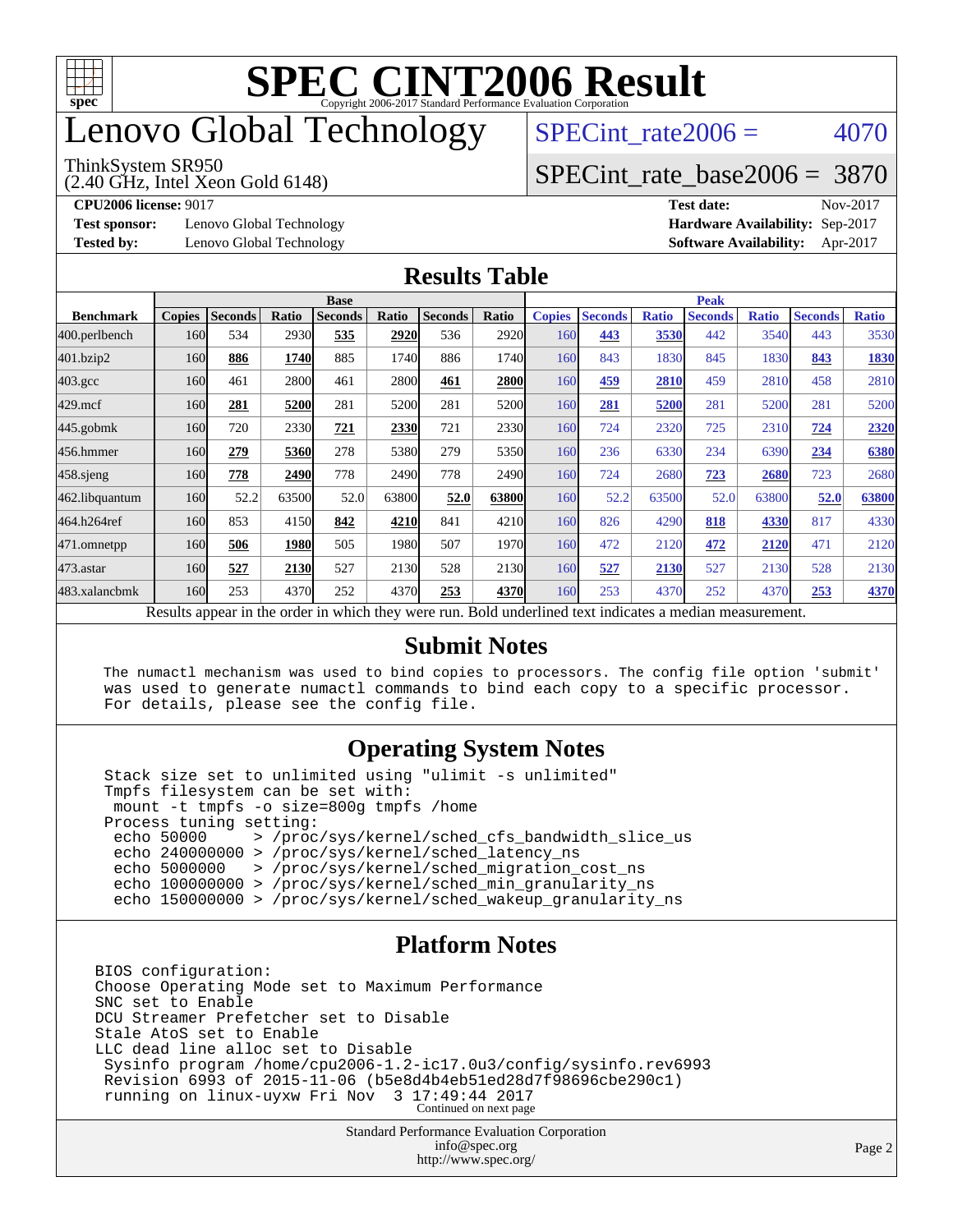

### enovo Global Technology

SPECint rate $2006 = 4070$ 

(2.40 GHz, Intel Xeon Gold 6148) ThinkSystem SR950

[SPECint\\_rate\\_base2006 =](http://www.spec.org/auto/cpu2006/Docs/result-fields.html#SPECintratebase2006) 3870

**[Test sponsor:](http://www.spec.org/auto/cpu2006/Docs/result-fields.html#Testsponsor)** Lenovo Global Technology **[Hardware Availability:](http://www.spec.org/auto/cpu2006/Docs/result-fields.html#HardwareAvailability)** Sep-2017 **[Tested by:](http://www.spec.org/auto/cpu2006/Docs/result-fields.html#Testedby)** Lenovo Global Technology **[Software Availability:](http://www.spec.org/auto/cpu2006/Docs/result-fields.html#SoftwareAvailability)** Apr-2017

**[CPU2006 license:](http://www.spec.org/auto/cpu2006/Docs/result-fields.html#CPU2006license)** 9017 **[Test date:](http://www.spec.org/auto/cpu2006/Docs/result-fields.html#Testdate)** Nov-2017

#### **[Platform Notes \(Continued\)](http://www.spec.org/auto/cpu2006/Docs/result-fields.html#PlatformNotes)**

Standard Performance Evaluation Corporation [info@spec.org](mailto:info@spec.org) This section contains SUT (System Under Test) info as seen by some common utilities. To remove or add to this section, see: <http://www.spec.org/cpu2006/Docs/config.html#sysinfo> From /proc/cpuinfo model name : Intel(R) Xeon(R) Gold 6148 CPU @ 2.40GHz 4 "physical id"s (chips) 160 "processors" cores, siblings (Caution: counting these is hw and system dependent. The following excerpts from /proc/cpuinfo might not be reliable. Use with caution.) cpu cores : 20 siblings : 40 physical 0: cores 0 1 2 3 4 8 9 10 11 12 16 17 18 19 20 24 25 26 27 28 physical 1: cores 0 1 2 3 4 8 9 10 11 12 16 17 18 19 20 24 25 26 27 28 physical 2: cores 0 1 2 3 4 8 9 10 11 12 16 17 18 19 20 24 25 26 27 28 physical 3: cores 0 1 2 3 4 8 9 10 11 12 16 17 18 19 20 24 25 26 27 28 cache size : 28160 KB From /proc/meminfo MemTotal: 1584766288 kB HugePages\_Total: 0 Hugepagesize: 2048 kB From /etc/\*release\* /etc/\*version\* SuSE-release: SUSE Linux Enterprise Server 12 (x86\_64) VERSION = 12 PATCHLEVEL = 2 # This file is deprecated and will be removed in a future service pack or release. # Please check /etc/os-release for details about this release. os-release: NAME="SLES" VERSION="12-SP2" VERSION\_ID="12.2" PRETTY\_NAME="SUSE Linux Enterprise Server 12 SP2" ID="sles" ANSI\_COLOR="0;32" CPE\_NAME="cpe:/o:suse:sles:12:sp2" uname -a: Linux linux-uyxw 4.4.21-69-default #1 SMP Tue Oct 25 10:58:20 UTC 2016 (9464f67) x86\_64 x86\_64 x86\_64 GNU/Linux run-level 3 Nov 3 17:47 SPEC is set to: /home/cpu2006-1.2-ic17.0u3<br>Filesystem Type Size Used Avail Used Avail Use% Mounted on tmpfs tmpfs 800G 5.0G 796G 1% /home Additional information from dmidecode: Continued on next page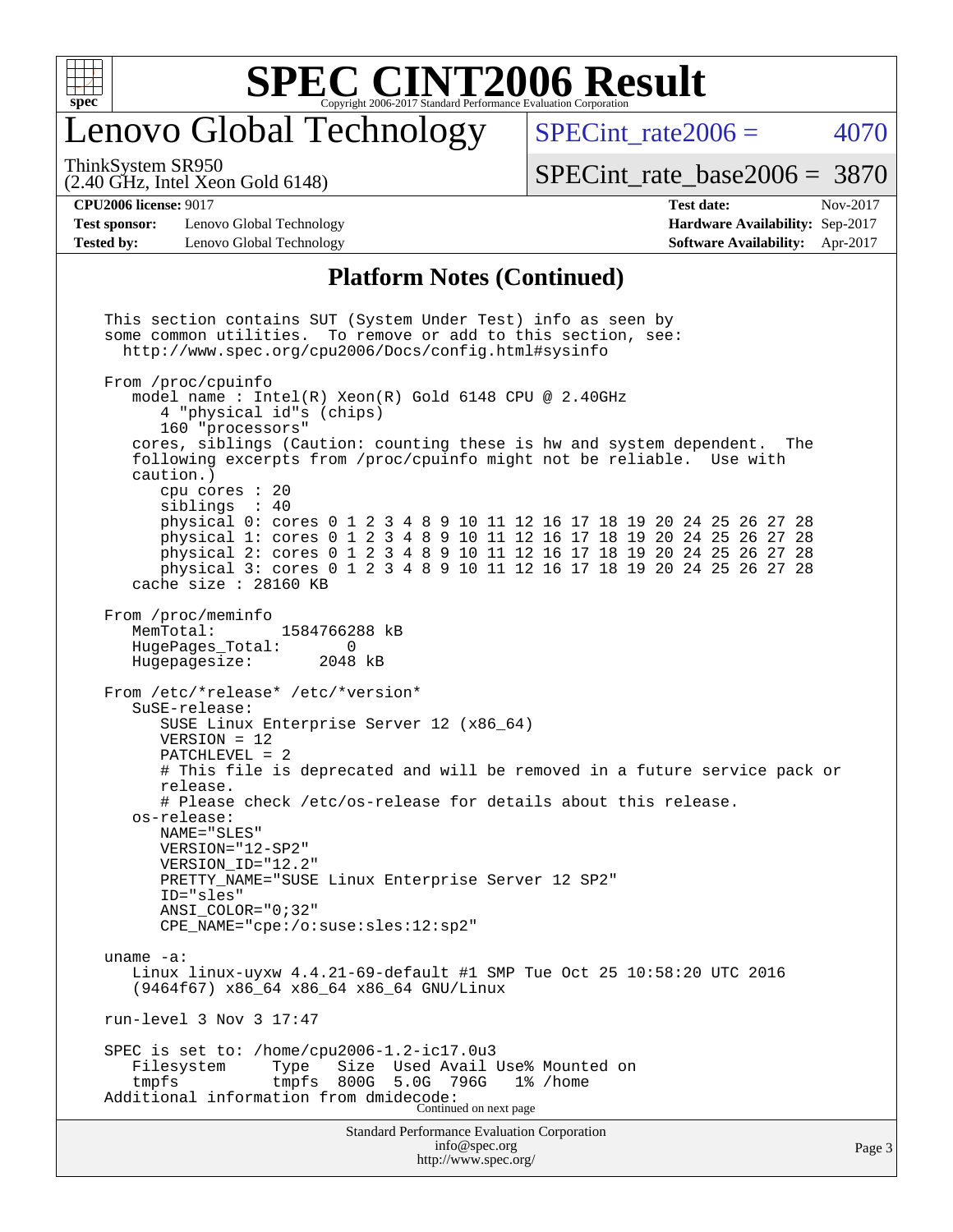

# enovo Global Technology

SPECint rate $2006 = 4070$ 

ThinkSystem SR950

(2.40 GHz, Intel Xeon Gold 6148)

[SPECint\\_rate\\_base2006 =](http://www.spec.org/auto/cpu2006/Docs/result-fields.html#SPECintratebase2006) 3870

**[Test sponsor:](http://www.spec.org/auto/cpu2006/Docs/result-fields.html#Testsponsor)** Lenovo Global Technology **[Hardware Availability:](http://www.spec.org/auto/cpu2006/Docs/result-fields.html#HardwareAvailability)** Sep-2017 **[Tested by:](http://www.spec.org/auto/cpu2006/Docs/result-fields.html#Testedby)** Lenovo Global Technology **[Software Availability:](http://www.spec.org/auto/cpu2006/Docs/result-fields.html#SoftwareAvailability)** Apr-2017

# **[CPU2006 license:](http://www.spec.org/auto/cpu2006/Docs/result-fields.html#CPU2006license)** 9017 **[Test date:](http://www.spec.org/auto/cpu2006/Docs/result-fields.html#Testdate)** Nov-2017

#### **[Platform Notes \(Continued\)](http://www.spec.org/auto/cpu2006/Docs/result-fields.html#PlatformNotes)**

 Warning: Use caution when you interpret this section. The 'dmidecode' program reads system data which is "intended to allow hardware to be accurately determined", but the intent may not be met, as there are frequent changes to hardware, firmware, and the "DMTF SMBIOS" standard.

 BIOS Lenovo -[PSE103K-1.00]- 06/19/2017 Memory: 48x NO DIMM NO DIMM 48x Samsung M393A4K40BB2-CTD 32 GB 2 rank 2666 MHz

(End of data from sysinfo program)

#### **[General Notes](http://www.spec.org/auto/cpu2006/Docs/result-fields.html#GeneralNotes)**

Environment variables set by runspec before the start of the run: LD\_LIBRARY\_PATH = "/home/cpu2006-1.2-ic17.0u3/lib/ia32:/home/cpu2006-1.2-ic17.0u3/lib/intel64:/home/cpu2006-1.2-ic17.0u3/sh10.2"

 Binaries compiled on a system with 1x Intel Core i7-4790 CPU + 32GB RAM memory using Redhat Enterprise Linux 7.2 Transparent Huge Pages enabled by default Filesystem page cache cleared with: shell invocation of 'sync; echo 3 > /proc/sys/vm/drop\_caches' prior to run runspec command invoked through numactl i.e.: numactl --interleave=all runspec <etc>

### **[Base Compiler Invocation](http://www.spec.org/auto/cpu2006/Docs/result-fields.html#BaseCompilerInvocation)**

[C benchmarks](http://www.spec.org/auto/cpu2006/Docs/result-fields.html#Cbenchmarks):

[icc -m32 -L/opt/intel/compilers\\_and\\_libraries\\_2017/linux/lib/ia32](http://www.spec.org/cpu2006/results/res2017q4/cpu2006-20171114-50720.flags.html#user_CCbase_intel_icc_c29f3ff5a7ed067b11e4ec10a03f03ae)

[C++ benchmarks:](http://www.spec.org/auto/cpu2006/Docs/result-fields.html#CXXbenchmarks)

[icpc -m32 -L/opt/intel/compilers\\_and\\_libraries\\_2017/linux/lib/ia32](http://www.spec.org/cpu2006/results/res2017q4/cpu2006-20171114-50720.flags.html#user_CXXbase_intel_icpc_8c35c7808b62dab9ae41a1aa06361b6b)

### **[Base Portability Flags](http://www.spec.org/auto/cpu2006/Docs/result-fields.html#BasePortabilityFlags)**

 400.perlbench: [-D\\_FILE\\_OFFSET\\_BITS=64](http://www.spec.org/cpu2006/results/res2017q4/cpu2006-20171114-50720.flags.html#user_basePORTABILITY400_perlbench_file_offset_bits_64_438cf9856305ebd76870a2c6dc2689ab) [-DSPEC\\_CPU\\_LINUX\\_IA32](http://www.spec.org/cpu2006/results/res2017q4/cpu2006-20171114-50720.flags.html#b400.perlbench_baseCPORTABILITY_DSPEC_CPU_LINUX_IA32) 401.bzip2: [-D\\_FILE\\_OFFSET\\_BITS=64](http://www.spec.org/cpu2006/results/res2017q4/cpu2006-20171114-50720.flags.html#user_basePORTABILITY401_bzip2_file_offset_bits_64_438cf9856305ebd76870a2c6dc2689ab) 403.gcc: [-D\\_FILE\\_OFFSET\\_BITS=64](http://www.spec.org/cpu2006/results/res2017q4/cpu2006-20171114-50720.flags.html#user_basePORTABILITY403_gcc_file_offset_bits_64_438cf9856305ebd76870a2c6dc2689ab) 429.mcf: [-D\\_FILE\\_OFFSET\\_BITS=64](http://www.spec.org/cpu2006/results/res2017q4/cpu2006-20171114-50720.flags.html#user_basePORTABILITY429_mcf_file_offset_bits_64_438cf9856305ebd76870a2c6dc2689ab) 445.gobmk: [-D\\_FILE\\_OFFSET\\_BITS=64](http://www.spec.org/cpu2006/results/res2017q4/cpu2006-20171114-50720.flags.html#user_basePORTABILITY445_gobmk_file_offset_bits_64_438cf9856305ebd76870a2c6dc2689ab) 456.hmmer: [-D\\_FILE\\_OFFSET\\_BITS=64](http://www.spec.org/cpu2006/results/res2017q4/cpu2006-20171114-50720.flags.html#user_basePORTABILITY456_hmmer_file_offset_bits_64_438cf9856305ebd76870a2c6dc2689ab) 458.sjeng: [-D\\_FILE\\_OFFSET\\_BITS=64](http://www.spec.org/cpu2006/results/res2017q4/cpu2006-20171114-50720.flags.html#user_basePORTABILITY458_sjeng_file_offset_bits_64_438cf9856305ebd76870a2c6dc2689ab) 462.libquantum: [-D\\_FILE\\_OFFSET\\_BITS=64](http://www.spec.org/cpu2006/results/res2017q4/cpu2006-20171114-50720.flags.html#user_basePORTABILITY462_libquantum_file_offset_bits_64_438cf9856305ebd76870a2c6dc2689ab) [-DSPEC\\_CPU\\_LINUX](http://www.spec.org/cpu2006/results/res2017q4/cpu2006-20171114-50720.flags.html#b462.libquantum_baseCPORTABILITY_DSPEC_CPU_LINUX) 464.h264ref: [-D\\_FILE\\_OFFSET\\_BITS=64](http://www.spec.org/cpu2006/results/res2017q4/cpu2006-20171114-50720.flags.html#user_basePORTABILITY464_h264ref_file_offset_bits_64_438cf9856305ebd76870a2c6dc2689ab) 471.omnetpp: [-D\\_FILE\\_OFFSET\\_BITS=64](http://www.spec.org/cpu2006/results/res2017q4/cpu2006-20171114-50720.flags.html#user_basePORTABILITY471_omnetpp_file_offset_bits_64_438cf9856305ebd76870a2c6dc2689ab)

Continued on next page

Standard Performance Evaluation Corporation [info@spec.org](mailto:info@spec.org) <http://www.spec.org/>

Page 4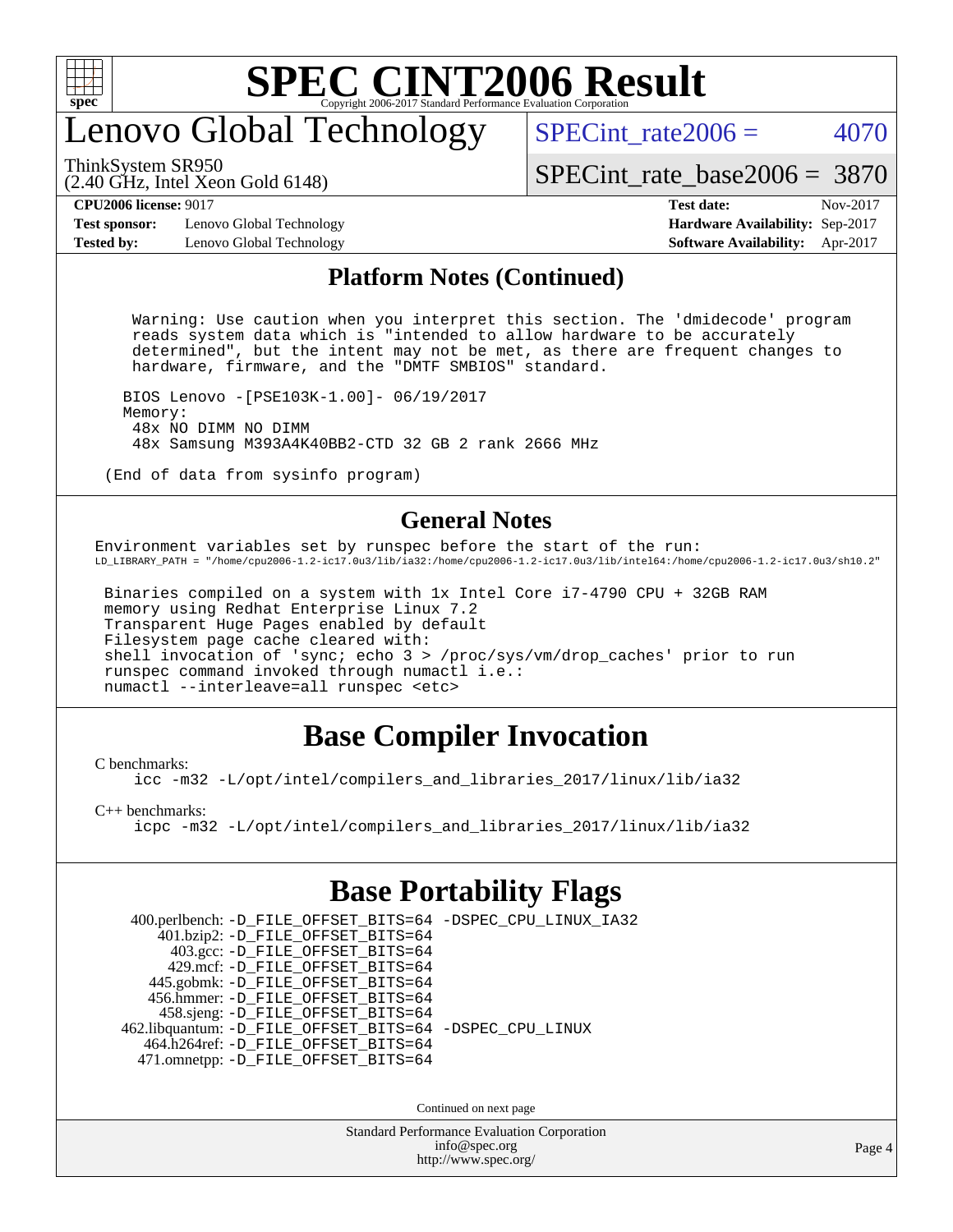

# enovo Global Technology

ThinkSystem SR950

SPECint rate $2006 = 4070$ 

[SPECint\\_rate\\_base2006 =](http://www.spec.org/auto/cpu2006/Docs/result-fields.html#SPECintratebase2006) 3870

(2.40 GHz, Intel Xeon Gold 6148)

**[Test sponsor:](http://www.spec.org/auto/cpu2006/Docs/result-fields.html#Testsponsor)** Lenovo Global Technology **[Hardware Availability:](http://www.spec.org/auto/cpu2006/Docs/result-fields.html#HardwareAvailability)** Sep-2017

**[CPU2006 license:](http://www.spec.org/auto/cpu2006/Docs/result-fields.html#CPU2006license)** 9017 **[Test date:](http://www.spec.org/auto/cpu2006/Docs/result-fields.html#Testdate)** Nov-2017 **[Tested by:](http://www.spec.org/auto/cpu2006/Docs/result-fields.html#Testedby)** Lenovo Global Technology **[Software Availability:](http://www.spec.org/auto/cpu2006/Docs/result-fields.html#SoftwareAvailability)** Apr-2017

### **[Base Portability Flags \(Continued\)](http://www.spec.org/auto/cpu2006/Docs/result-fields.html#BasePortabilityFlags)**

473.astar: [-D\\_FILE\\_OFFSET\\_BITS=64](http://www.spec.org/cpu2006/results/res2017q4/cpu2006-20171114-50720.flags.html#user_basePORTABILITY473_astar_file_offset_bits_64_438cf9856305ebd76870a2c6dc2689ab)

483.xalancbmk: [-D\\_FILE\\_OFFSET\\_BITS=64](http://www.spec.org/cpu2006/results/res2017q4/cpu2006-20171114-50720.flags.html#user_basePORTABILITY483_xalancbmk_file_offset_bits_64_438cf9856305ebd76870a2c6dc2689ab) [-DSPEC\\_CPU\\_LINUX](http://www.spec.org/cpu2006/results/res2017q4/cpu2006-20171114-50720.flags.html#b483.xalancbmk_baseCXXPORTABILITY_DSPEC_CPU_LINUX)

### **[Base Optimization Flags](http://www.spec.org/auto/cpu2006/Docs/result-fields.html#BaseOptimizationFlags)**

[C benchmarks](http://www.spec.org/auto/cpu2006/Docs/result-fields.html#Cbenchmarks):

[-xCORE-AVX512](http://www.spec.org/cpu2006/results/res2017q4/cpu2006-20171114-50720.flags.html#user_CCbase_f-xCORE-AVX512) [-ipo](http://www.spec.org/cpu2006/results/res2017q4/cpu2006-20171114-50720.flags.html#user_CCbase_f-ipo) [-O3](http://www.spec.org/cpu2006/results/res2017q4/cpu2006-20171114-50720.flags.html#user_CCbase_f-O3) [-no-prec-div](http://www.spec.org/cpu2006/results/res2017q4/cpu2006-20171114-50720.flags.html#user_CCbase_f-no-prec-div) [-qopt-prefetch](http://www.spec.org/cpu2006/results/res2017q4/cpu2006-20171114-50720.flags.html#user_CCbase_f-qopt-prefetch) [-qopt-mem-layout-trans=3](http://www.spec.org/cpu2006/results/res2017q4/cpu2006-20171114-50720.flags.html#user_CCbase_f-qopt-mem-layout-trans_170f5be61cd2cedc9b54468c59262d5d)

[C++ benchmarks:](http://www.spec.org/auto/cpu2006/Docs/result-fields.html#CXXbenchmarks)

[-xCORE-AVX512](http://www.spec.org/cpu2006/results/res2017q4/cpu2006-20171114-50720.flags.html#user_CXXbase_f-xCORE-AVX512) [-ipo](http://www.spec.org/cpu2006/results/res2017q4/cpu2006-20171114-50720.flags.html#user_CXXbase_f-ipo) [-O3](http://www.spec.org/cpu2006/results/res2017q4/cpu2006-20171114-50720.flags.html#user_CXXbase_f-O3) [-no-prec-div](http://www.spec.org/cpu2006/results/res2017q4/cpu2006-20171114-50720.flags.html#user_CXXbase_f-no-prec-div) [-qopt-prefetch](http://www.spec.org/cpu2006/results/res2017q4/cpu2006-20171114-50720.flags.html#user_CXXbase_f-qopt-prefetch) [-qopt-mem-layout-trans=3](http://www.spec.org/cpu2006/results/res2017q4/cpu2006-20171114-50720.flags.html#user_CXXbase_f-qopt-mem-layout-trans_170f5be61cd2cedc9b54468c59262d5d) [-Wl,-z,muldefs](http://www.spec.org/cpu2006/results/res2017q4/cpu2006-20171114-50720.flags.html#user_CXXbase_link_force_multiple1_74079c344b956b9658436fd1b6dd3a8a) [-L/sh10.2 -lsmartheap](http://www.spec.org/cpu2006/results/res2017q4/cpu2006-20171114-50720.flags.html#user_CXXbase_SmartHeap_b831f2d313e2fffa6dfe3f00ffc1f1c0)

### **[Base Other Flags](http://www.spec.org/auto/cpu2006/Docs/result-fields.html#BaseOtherFlags)**

[C benchmarks](http://www.spec.org/auto/cpu2006/Docs/result-fields.html#Cbenchmarks):

403.gcc: [-Dalloca=\\_alloca](http://www.spec.org/cpu2006/results/res2017q4/cpu2006-20171114-50720.flags.html#b403.gcc_baseEXTRA_CFLAGS_Dalloca_be3056838c12de2578596ca5467af7f3)

#### **[Peak Compiler Invocation](http://www.spec.org/auto/cpu2006/Docs/result-fields.html#PeakCompilerInvocation)**

[C benchmarks \(except as noted below\)](http://www.spec.org/auto/cpu2006/Docs/result-fields.html#Cbenchmarksexceptasnotedbelow):

[icc -m32 -L/opt/intel/compilers\\_and\\_libraries\\_2017/linux/lib/ia32](http://www.spec.org/cpu2006/results/res2017q4/cpu2006-20171114-50720.flags.html#user_CCpeak_intel_icc_c29f3ff5a7ed067b11e4ec10a03f03ae)

400.perlbench: [icc -m64](http://www.spec.org/cpu2006/results/res2017q4/cpu2006-20171114-50720.flags.html#user_peakCCLD400_perlbench_intel_icc_64bit_bda6cc9af1fdbb0edc3795bac97ada53)

401.bzip2: [icc -m64](http://www.spec.org/cpu2006/results/res2017q4/cpu2006-20171114-50720.flags.html#user_peakCCLD401_bzip2_intel_icc_64bit_bda6cc9af1fdbb0edc3795bac97ada53)

456.hmmer: [icc -m64](http://www.spec.org/cpu2006/results/res2017q4/cpu2006-20171114-50720.flags.html#user_peakCCLD456_hmmer_intel_icc_64bit_bda6cc9af1fdbb0edc3795bac97ada53)

458.sjeng: [icc -m64](http://www.spec.org/cpu2006/results/res2017q4/cpu2006-20171114-50720.flags.html#user_peakCCLD458_sjeng_intel_icc_64bit_bda6cc9af1fdbb0edc3795bac97ada53)

[C++ benchmarks:](http://www.spec.org/auto/cpu2006/Docs/result-fields.html#CXXbenchmarks)

[icpc -m32 -L/opt/intel/compilers\\_and\\_libraries\\_2017/linux/lib/ia32](http://www.spec.org/cpu2006/results/res2017q4/cpu2006-20171114-50720.flags.html#user_CXXpeak_intel_icpc_8c35c7808b62dab9ae41a1aa06361b6b)

#### **[Peak Portability Flags](http://www.spec.org/auto/cpu2006/Docs/result-fields.html#PeakPortabilityFlags)**

 400.perlbench: [-DSPEC\\_CPU\\_LP64](http://www.spec.org/cpu2006/results/res2017q4/cpu2006-20171114-50720.flags.html#b400.perlbench_peakCPORTABILITY_DSPEC_CPU_LP64) [-DSPEC\\_CPU\\_LINUX\\_X64](http://www.spec.org/cpu2006/results/res2017q4/cpu2006-20171114-50720.flags.html#b400.perlbench_peakCPORTABILITY_DSPEC_CPU_LINUX_X64) 401.bzip2: [-DSPEC\\_CPU\\_LP64](http://www.spec.org/cpu2006/results/res2017q4/cpu2006-20171114-50720.flags.html#suite_peakCPORTABILITY401_bzip2_DSPEC_CPU_LP64) 403.gcc: [-D\\_FILE\\_OFFSET\\_BITS=64](http://www.spec.org/cpu2006/results/res2017q4/cpu2006-20171114-50720.flags.html#user_peakPORTABILITY403_gcc_file_offset_bits_64_438cf9856305ebd76870a2c6dc2689ab) 429.mcf: [-D\\_FILE\\_OFFSET\\_BITS=64](http://www.spec.org/cpu2006/results/res2017q4/cpu2006-20171114-50720.flags.html#user_peakPORTABILITY429_mcf_file_offset_bits_64_438cf9856305ebd76870a2c6dc2689ab)

Continued on next page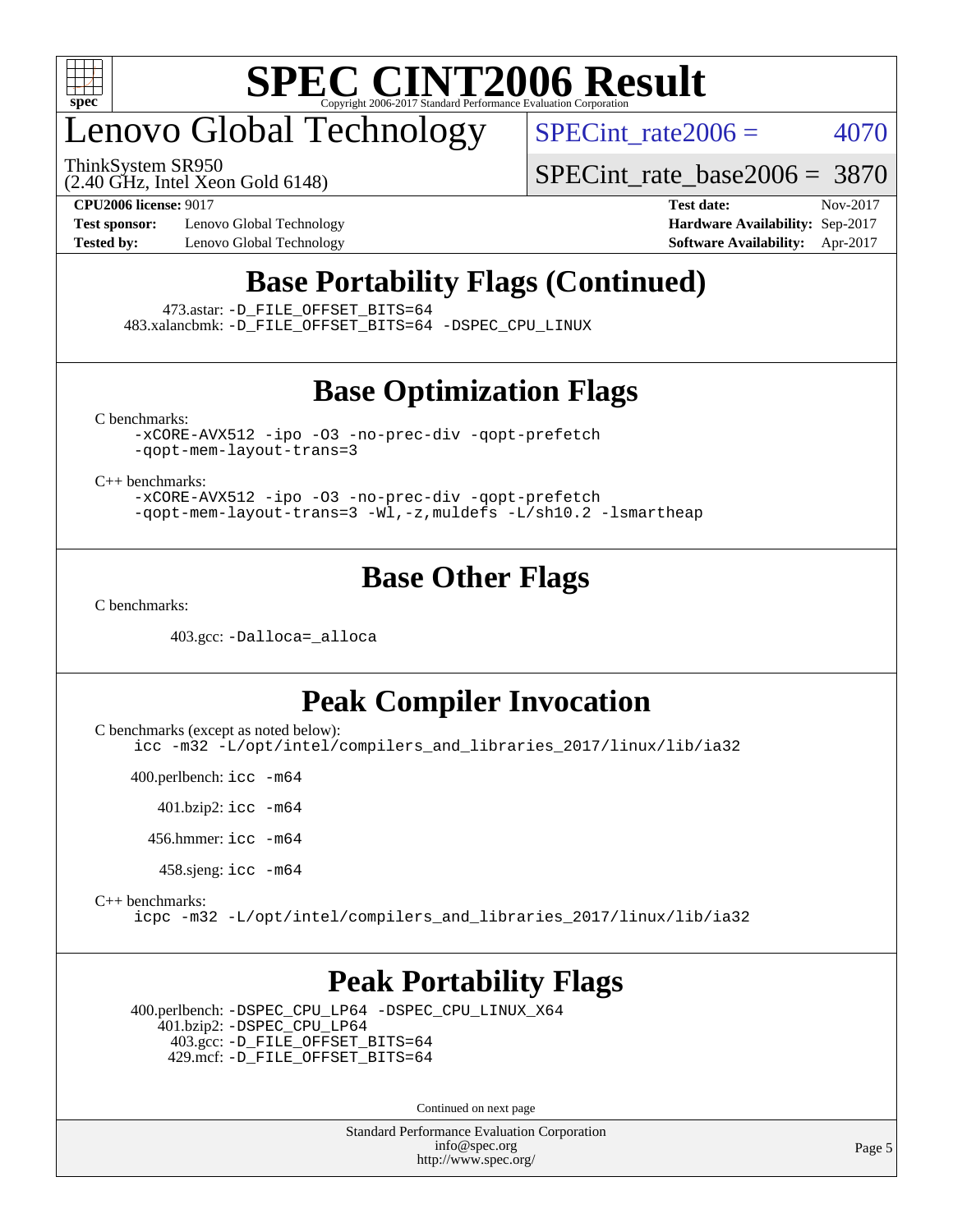

enovo Global Technology

SPECint rate $2006 = 4070$ 

(2.40 GHz, Intel Xeon Gold 6148) ThinkSystem SR950

[SPECint\\_rate\\_base2006 =](http://www.spec.org/auto/cpu2006/Docs/result-fields.html#SPECintratebase2006) 3870

**[Test sponsor:](http://www.spec.org/auto/cpu2006/Docs/result-fields.html#Testsponsor)** Lenovo Global Technology **[Hardware Availability:](http://www.spec.org/auto/cpu2006/Docs/result-fields.html#HardwareAvailability)** Sep-2017 **[Tested by:](http://www.spec.org/auto/cpu2006/Docs/result-fields.html#Testedby)** Lenovo Global Technology **[Software Availability:](http://www.spec.org/auto/cpu2006/Docs/result-fields.html#SoftwareAvailability)** Apr-2017

**[CPU2006 license:](http://www.spec.org/auto/cpu2006/Docs/result-fields.html#CPU2006license)** 9017 **[Test date:](http://www.spec.org/auto/cpu2006/Docs/result-fields.html#Testdate)** Nov-2017

### **[Peak Portability Flags \(Continued\)](http://www.spec.org/auto/cpu2006/Docs/result-fields.html#PeakPortabilityFlags)**

 445.gobmk: [-D\\_FILE\\_OFFSET\\_BITS=64](http://www.spec.org/cpu2006/results/res2017q4/cpu2006-20171114-50720.flags.html#user_peakPORTABILITY445_gobmk_file_offset_bits_64_438cf9856305ebd76870a2c6dc2689ab) 456.hmmer: [-DSPEC\\_CPU\\_LP64](http://www.spec.org/cpu2006/results/res2017q4/cpu2006-20171114-50720.flags.html#suite_peakCPORTABILITY456_hmmer_DSPEC_CPU_LP64) 458.sjeng: [-DSPEC\\_CPU\\_LP64](http://www.spec.org/cpu2006/results/res2017q4/cpu2006-20171114-50720.flags.html#suite_peakCPORTABILITY458_sjeng_DSPEC_CPU_LP64) 462.libquantum: [-D\\_FILE\\_OFFSET\\_BITS=64](http://www.spec.org/cpu2006/results/res2017q4/cpu2006-20171114-50720.flags.html#user_peakPORTABILITY462_libquantum_file_offset_bits_64_438cf9856305ebd76870a2c6dc2689ab) [-DSPEC\\_CPU\\_LINUX](http://www.spec.org/cpu2006/results/res2017q4/cpu2006-20171114-50720.flags.html#b462.libquantum_peakCPORTABILITY_DSPEC_CPU_LINUX) 464.h264ref: [-D\\_FILE\\_OFFSET\\_BITS=64](http://www.spec.org/cpu2006/results/res2017q4/cpu2006-20171114-50720.flags.html#user_peakPORTABILITY464_h264ref_file_offset_bits_64_438cf9856305ebd76870a2c6dc2689ab) 471.omnetpp: [-D\\_FILE\\_OFFSET\\_BITS=64](http://www.spec.org/cpu2006/results/res2017q4/cpu2006-20171114-50720.flags.html#user_peakPORTABILITY471_omnetpp_file_offset_bits_64_438cf9856305ebd76870a2c6dc2689ab) 473.astar: [-D\\_FILE\\_OFFSET\\_BITS=64](http://www.spec.org/cpu2006/results/res2017q4/cpu2006-20171114-50720.flags.html#user_peakPORTABILITY473_astar_file_offset_bits_64_438cf9856305ebd76870a2c6dc2689ab) 483.xalancbmk: [-D\\_FILE\\_OFFSET\\_BITS=64](http://www.spec.org/cpu2006/results/res2017q4/cpu2006-20171114-50720.flags.html#user_peakPORTABILITY483_xalancbmk_file_offset_bits_64_438cf9856305ebd76870a2c6dc2689ab) [-DSPEC\\_CPU\\_LINUX](http://www.spec.org/cpu2006/results/res2017q4/cpu2006-20171114-50720.flags.html#b483.xalancbmk_peakCXXPORTABILITY_DSPEC_CPU_LINUX)

### **[Peak Optimization Flags](http://www.spec.org/auto/cpu2006/Docs/result-fields.html#PeakOptimizationFlags)**

[C benchmarks](http://www.spec.org/auto/cpu2006/Docs/result-fields.html#Cbenchmarks):

```
 400.perlbench: -prof-gen(pass 1) -prof-use(pass 2) -xCORE-AVX512(pass 2)
                -par-num-threads=1(pass 1) -ipo(pass 2) -O3(pass 2)
                -no-prec-div(pass 2) -auto-ilp32 -qopt-mem-layout-trans=3
        401.bzip2: -prof-gen(pass 1) -prof-use(pass 2) -xCORE-AVX512(pass 2)
                -par-num-threads=1(pass 1) -ipo(pass 2) -O3(pass 2)
                -no-prec-div(pass 2) -qopt-prefetch -auto-ilp32
                -qopt-mem-layout-trans=3
          403.gcc: -xCORE-AVX512 -ipo -O3 -no-prec-div
                -qopt-mem-layout-trans=3
        429.mcf: basepeak = yes
       445.gobmk: -prof-gen(pass 1) -prof-use(pass 2) -xCORE-AVX512(pass 2)
                -par-num-threads=1(pass 1) -ipo(pass 2) -O3(pass 2)
                -no-prec-div(pass 2) -qopt-mem-layout-trans=3
       456.hmmer: -xCORE-AVX512 -ipo -O3 -no-prec-div -unroll2 -auto-ilp32
                -qopt-mem-layout-trans=3
        458.sjeng: -prof-gen(pass 1) -prof-use(pass 2) -xCORE-AVX512(pass 2)
                -par-num-threads=1(pass 1) -ipo(pass 2) -O3(pass 2)
                -no-prec-div(pass 2) -unroll4 -auto-ilp32
                -qopt-mem-layout-trans=3
    462.libquantum: basepeak = yes
      464.h264ref: -prof-gen(pass 1) -prof-use(pass 2) -xCORE-AVX512(pass 2)
                -par-num-threads=1(pass 1) -ipo(pass 2) -O3(pass 2)
                -no-prec-div(pass 2) -unroll2 -qopt-mem-layout-trans=3
C++ benchmarks:
```
Continued on next page